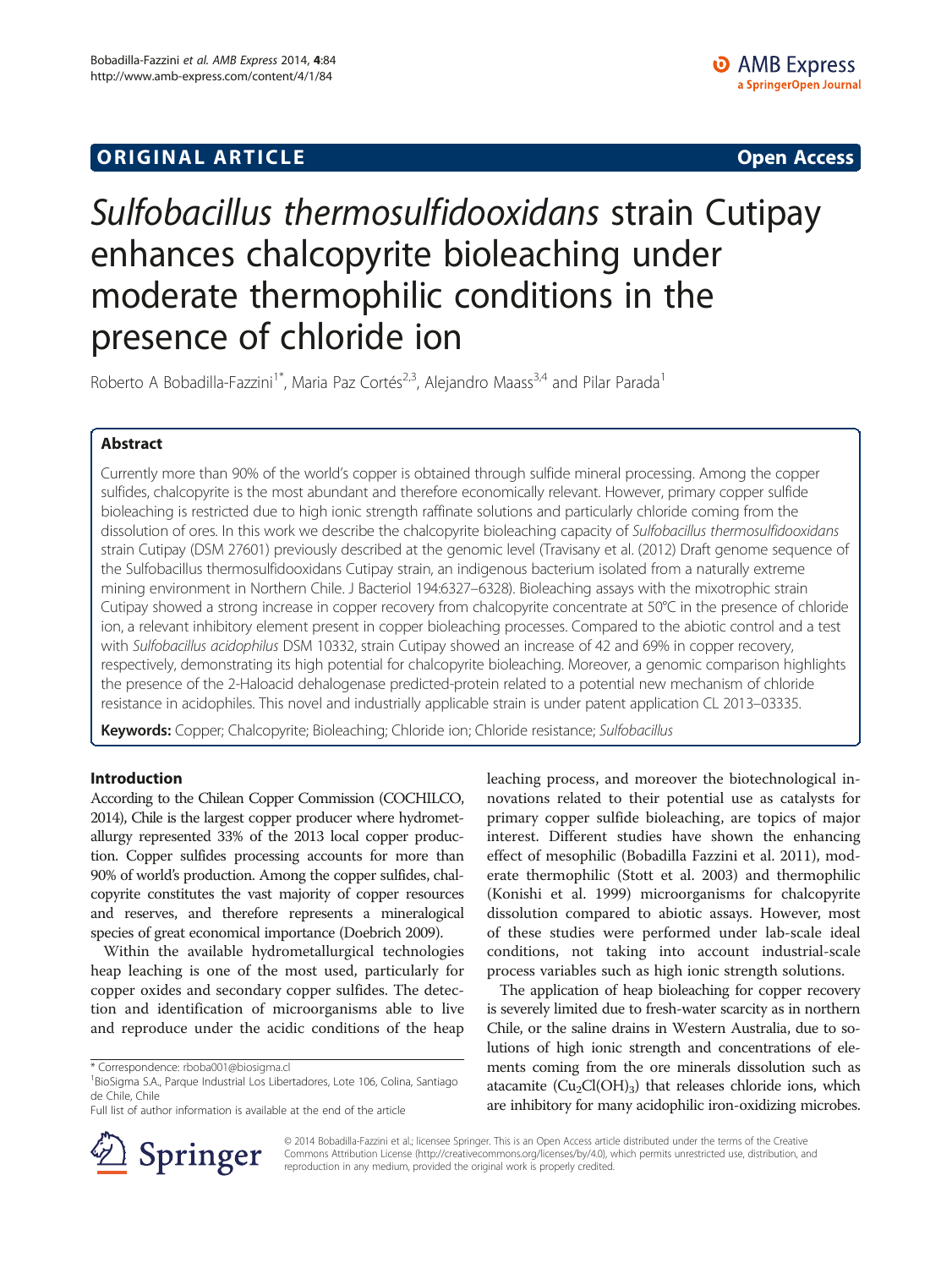In our estimation, during 2013 about 700 million tons of ore with an average copper grade of 0.2% could not be bioleached worldwide due to the inhibitory effect of high ionic strength raffinate solutions over acidophiles. The most studied acidophilic species is Acidithiobacillus ferrooxidans, and its sensitivity to low chloride concentration has been described long before, attributed to the loss of the cell outer layer integrity (Lawson et al. [1995](#page-4-0)). In the case of the widely distributed acidophilic species Leptospirillum ferriphilum, ferrous ion biooxidation is completely inhibited by 12 g/L chloride (Gahan et al. [2010\)](#page-4-0). Moreover, prolonged exposure to sodium chloride demonstrated no significant adaptation of mixed chemolithotrophic iron-oxidizing cultures, indicating the lack of an acquired resistance through adaptation (Shiers et al. [2005\)](#page-4-0). Nevertheless, resistant species exist such as Thiobacillus prosperus, a halotolerant acidophile that requires chloride for growth (Nicolle et al. [2009\)](#page-4-0) or the marine Sulfobacillus sp. TPY able to tolerate 2% (w/v) NaCl (Wang et al. [2012](#page-4-0)).

With respect to the biochemical mechanism of bacterial chloride resistance, few studies are available particularly on acidophiles. A recent study showed that NaCl stress in the moderate thermophiles Acidimicrobium ferrooxidans and Acidithiobacillus caldus is tackled by cell membrane adaptation and potential osmoprotectant aminoacid accumulation (Zammit et al. [2012\)](#page-4-0), giving an insight on specific chloride resistance genes.

Based on these facts, a search for chloride resistant iron-oxidizing acidophilic strains is a relevant research topic. In this study we describe the chalcopyrite bioleaching capacity of Sulfobacillus thermosulfidooxidans strain Cutipay (DSM 27601) in the presence of chloride ion. Strain Cutipay was previously described with novel copper and arsenic resistance capacities at the genomic level (Travisany et al. [2012](#page-4-0)).

## Material and methods

## Strains and culture conditions

Sulfobacillus thermosulfidooxidans DSM 27601 strain Cutipay was isolated from an ore deposit in northern Chile. Sulfobacillus acidophilus DSM 10332 was obtained from the DSMZ collection. Both strains were cultivated in shake flasks at 50°C in 9 K medium at pH 1.6 (Bobadilla Fazzini et al. [2011\)](#page-4-0), including the addition of  $0.25$  g/L yeast extract for mixotrophic growth on ferrous. Microorganisms were inoculated at 1% v/v. The cell number was determined by chamber counting under phase-contrast microscope (Thoma Chamber, depth 0.010 mm) with at least four replicate counts.

## Minimum inhibitory concentration assays

Minimum inhibitory concentration assays (MIC) were performed in 6 well plates with 5 mL of 9 K medium at

pH 1.6 for mixototrophic growth on ferrous, inoculated with 1,00E + 07 cells/mL for each strain separately. Assays were incubated with agitation at 50°C for 5 d with a top film to prevent evaporation. Different concentrations of chloride (tested as NaCl or KCl), Cu(II) (added as CuSO<sub>4</sub>) and As(III) (added as  $As<sub>2</sub>O<sub>3</sub>$ ) were tested. The lowest concentration at which no growth or iron oxidation was observed corresponds to the MIC that were assayed at least in triplicate.

## In silico determination of orthologous protein clusters

The genome sequences and annotation of the predicted proteomes for Sulfobacillus acidophilus DSM10332 (GenBank IDs:NC\_016884.1 and NC\_016888.1) and Sulfobacillus sp. TPY (GenBank ID:NC\_015757.1) were obtained from the GenBank database. For Sulfobacillus thermosulfidooxidans strain Cutipay, predicted proteome sequence was obtained from an in-house annotation of its genome (GenBank ID: ALWJ01000000) as described previously (Travisany et al. [2012](#page-4-0)). Using these three predicted proteomes, orthologous protein clusters were determined using ORTHOMCL v1.4 (Li et al. [2003](#page-4-0)) with default parameters.

## Bioleaching tests

Bioleaching tests were done in shake flasks, as a minimum in duplicate. Each flask contained 100 mL 9 K medium (pH 1.6), as described above, and supplemented with 1.5  $g/L$  Fe(III) and 2.5  $g/L$  Fe(II) with 1% w/v 300 Tyler mesh sieved chalcopyrite concentrate (85.5% chalcopyrite representing more than 99% of total Cu in the assay (Additional file [1](#page-3-0): Table S1)) and 3 g/L chloride (as sodium chloride). Each flask was inoculated with Sulfobacillus thermosulfidooxidans DSM 27601 or Sulfobacillus acidophilus DSM 10332  $(1 \times 10^7 \text{ cell/mL each})$ . A non-inoculated control was included. Shake flasks were incubated for 27 d at 50°C with 120 rpm agitation. Each week cell number, Fe(II) by o-phenantroline method, total iron and Cu(II) by atomic absorption spectrometry were assayed. Sampling was performed allowing the suspended concentrate to settle, and filtering the supernatant to avoid any solids (Grade 5C filters, Advantec, Japan). Evaporation was compensated with pure water before each sampling time.

## Results

In order to determine the phenotypic properties of Sulfobacillus thermosulfidooxidans strain Cutipay (DSM 27601) related to heavy metals and chloride resistance, MIC assays were performed and compared to a collection Sulfobacillus strain. The results are summarized in Table [1.](#page-2-0)

Significant differences in chloride MIC using sodium or potassium salts were observed, requiring two to three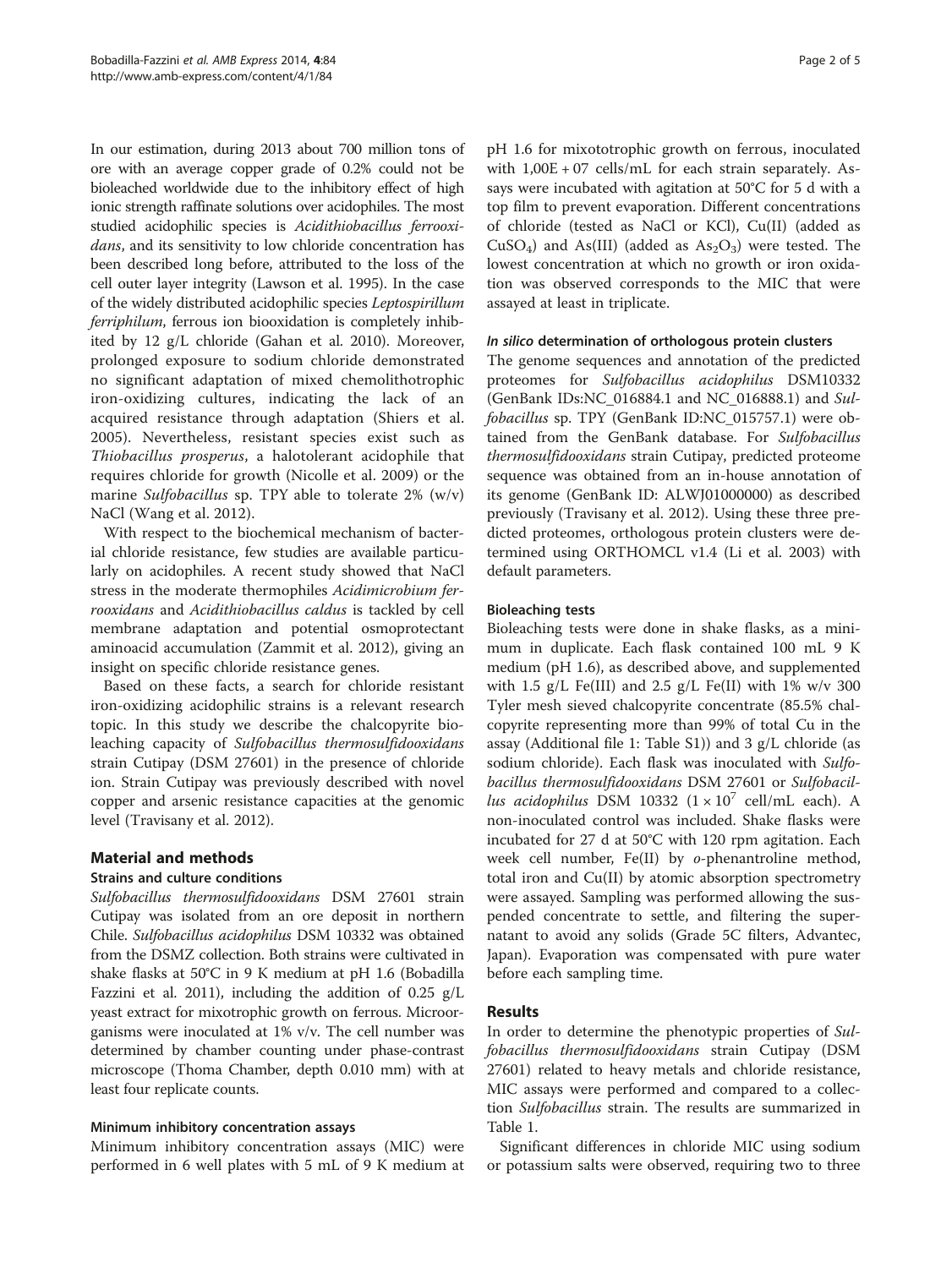<span id="page-2-0"></span>Table 1 Minimum Inhibitory Concentrations (MIC) for inhibitory elements chloride, copper and arsenic

| Moderate thermophilic<br>species                          | Chloride<br>(KCI) | Chloride<br>(NaCl) | Cи<br>(II) | As<br>(III) |
|-----------------------------------------------------------|-------------------|--------------------|------------|-------------|
|                                                           | [ppm]             |                    |            |             |
| Sulfobacillus thermosulfidooxidans<br>Cutipay (DSM 27601) | 10.000            | 5.000              |            | 3,000 < 100 |
| Sulfobacillus acidophilus<br>(DSM 10332)                  | 3.000             | 1.000              | 1.000      | 1.000       |

times of potassium chloride to reach total inhibition compared to the sodium salt. Cutipay showed a higher resistance to chloride (three to five times depending the counter-ion used) and copper (three times) and a lower resistance to arsenic (ten times) compared to Sulfobacillus acidophilus DSM 10332. To understand these phenotypes, a whole genome comparison of selected Sulfobacillus species was performed looking for specific chloride resistance genes. The genomes of Sulfobacillus thermosulfidooxidans strain Cutipay and Sulfobacillus sp. TPY, as representatives of chloride-resistant species, were compared together and against Sulfobacillus acidophilus DSM10332, a chloride sensitive strain (Figure 1).

The three strains have 2061 of coded proteins in common. An exclusive cluster of 22 proteins was shared between both chloride resistant strains. An interesting protein annotated as Haloacid dehalogenase (sequence identifier gi|339628570|ref|YP\_004720213.1|) was recognized. This protein belongs to the haloacid dehalogenaselike (HAD) superfamily that includes the 2-Haloacid dehalogenase that catalyzes the dechlorination of small organic chloro-acids.



In order to evaluate the relevance of strain Cutipay to enhance chalcopyrite dissolution under process conditions and compare it to the collection strain DSM 10332, chalcopyrite bioleaching tests were done with chloride ion. Copper recovery was periodically measured, showing 31% copper recovery in the abiotic control at the end of the test. The same effect was observed with Sulfobacillus acidophilus, being lower and reaching 26% recovery, probably inhibited by chloride ion. However, a strong increase in copper recovery was observed with strain Cutipay despite chloride present. As shown in Figure 2, chalcopyrite bioleaching was enhanced by strain Cutipay from the beginning, finishing at 44% on day 27. In the comparison with the collection strain Sulfobacillus acidophilus DSM 10332 and the abiotic control assays, strain Cutipay increased copper recovery in 18 and 13 percentage points which represented an increment of 69 and 42%, respectively, demonstrating its high potential for chalcopyrite bioleaching in the presence of chloride ion. Figure [3](#page-3-0) shows that Sulfobacillus thermosulfidooxidans Cutipay was able to oxidize ferrous to ferric ions in the presence of chloride ion maintaining a high oxidation reduction potential, while Sulfobacillus acidophilus DSM10332 did not oxidize Fe(II) which is comparable to the control without inoculation. Previous results showed that both species have comparable iron oxidations rates, with same optimum pH of 1.7 and temperature (51°C) (Watling et al. [2008\)](#page-4-0), so the observed effect can be attributed only to chloride ion inhibition.

#### **Discussion**

In this study a novel mixotrophic bacterium Sulfobacillus thermosulfidooxidans strain Cutipay (DSM 27601) was characterized for heavy metals and chloride resistance. Sodium and potassium chloride salts were separately used for chloride MIC testing, since the counter-ion



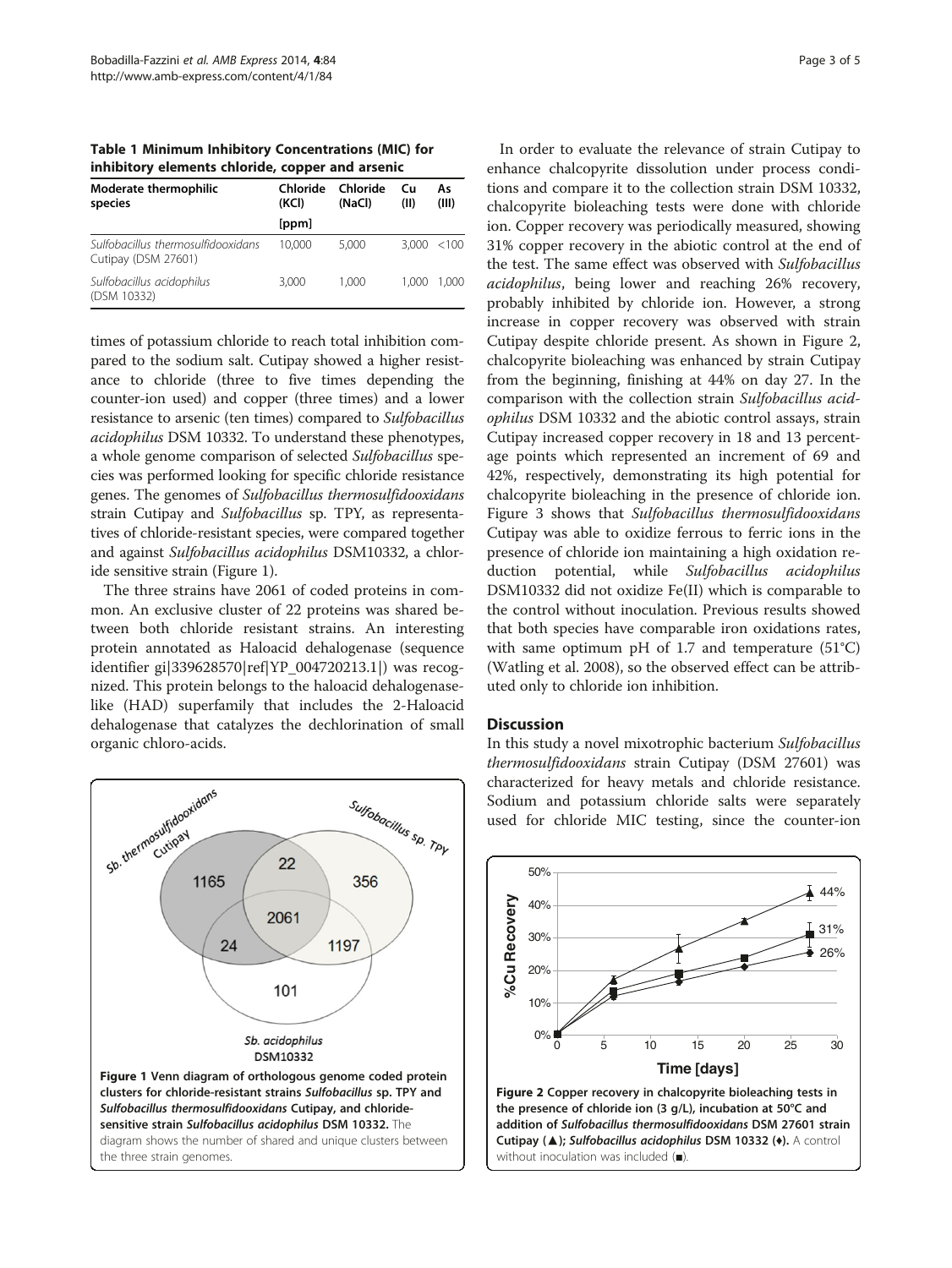<span id="page-3-0"></span>

(potassium or sodium) affects the inhibitory effect of anions (Suzuki et al. [1999](#page-4-0)) and therefore the MIC. These results are only partially in agreement with our previous genomic analyses (Travisany et al. [2012](#page-4-0)), supporting copper but not arsenic resistance. Sulfobacillus thermosulfidooxidans has been reported to be highly resistant to copper, nickel and zinc, while Sulfobacillus acidophilus to cobalt (Watling et al. [2008](#page-4-0)). Sulfobacillus thermosulfidooxidans DSM9293 isolated from an ore deposit in Eastern Kazakhstan has been tested for sodium chloride resistance, starting to show inhibition at 7 g/L (4 g chloride/L) (Zammit et al. [2012](#page-4-0)), while Sulfobacillus sp. TPY found in an hydrothermal vent in the Pacific Ocean grows in the presence of 20 g/L NaCl (12 g chloride/L) (Wang et al. [2012\)](#page-4-0). In this study Sulfobacillus thermosulfidooxidans Cutipay from an ore deposit in Chile was completely inhibited at 21 and 8 g/L potassium and sodium chloride, respectively, having chloride resistance comparable to previous reports for the same species, but below the marine strain TPY.

Based on the genome comparison, the chloride-resistant representative species have the Haloacid dehalogenase coding gene. Therefore, a possible mechanism of chloride resistance in sulfobacilli may be related to the biodegradation of toxic small chloro-organic acids formed in the presence of chloride, which are produced from the dissolution of gangue material in hydrometallurgical processes (Dopson et al. [2008\)](#page-4-0) that reacts with organic matter such as cell products or debris (Keppler et al. [2000\)](#page-4-0). To our knowledge no chloride resistance mechanism nor related gene has been identified up to date in acidophiles, and therefore this finding may provide new insights into extremophilic microorganisms behavior. On this matter, previous studies have shown the role of membrane and/or amino acid biosynthesis, efflux transporters and  $CO<sub>2</sub>$  fixation as multifunctional responses to chloride exposure in acidophilic species (Zammit et al. [2012\)](#page-4-0). However these are general osmo-protection mechanisms observed in different microbial species (Zhou et al. [2013](#page-4-0); Paul [2013](#page-4-0)).

Finally, the bioleaching tests showed that strain Cutipay resistance enhances chalcopyrite bioleaching at 50°C in the presence of chloride, based on its fast iron-oxidizing activity compared to the chloride sensitive strain Sulfobacillus acidophilus DSM 10332. Here, only in the case of strain Cutipay all the ferrous iron was completely oxidized. However, a major drop in total iron concentration was observed lowering from  $4$  to  $1$  g/L, due to the formation of iron precipitates such as jarosite, as visually observed only on strain Cutipay's inoculated flasks (data not shown). No matter this precipitation and potential surface passivation, chalcopyrite bioleaching enhancement is clearly shown.

Summarizing, in this study a novel mixotrophic bacterium with resistance to chloride was presented, showing a genomic feature related to a potential new mechanism of chloride resistance and proven to enhance chalcopyrite bioleaching at 50°C in the presence of chloride, a relevant inhibitory element present in important industrial bioleaching processes.

## Additional file

[Additional file 1: Table S1.](http://www.amb-express.com/content/supplementary/s13568-014-0084-1-s1.docx) Chalcopyrite Concentrate mineralogy

#### Competing interests

The authors declare that this work was supported by BioSigma 'S.A.', a profit Research, Development and Innovation Company. Currently, BioSigma 'S.A.' is applying to patent Sulfobacillus thermosulfidooxidans strain Cutipay (DSM 27601) use for bioleaching purposes under the patent application CL 2013–03335.

#### Authors' contributions

RABF designed and undertook the microbiological, characterization and bioleaching studies, and conceived and drafted the manuscript. MPC carried out the In silico determinations. AM design and coordinated the bioinformatics approach. PP participated in the coordination and helped to draft the manuscript. All authors read and approved the final manuscript.

#### Acknowledgements

This work was supported by BioSigma 'S.A.'. The authors thank the company for authorizing the submission of the manuscript for publication. We are also grateful to Fondap Grant 15090007, Basal Grant Center for Mathematical Modeling UMI2807 UCHILE-CNRS and the CIRIC-INRIA Chile project.